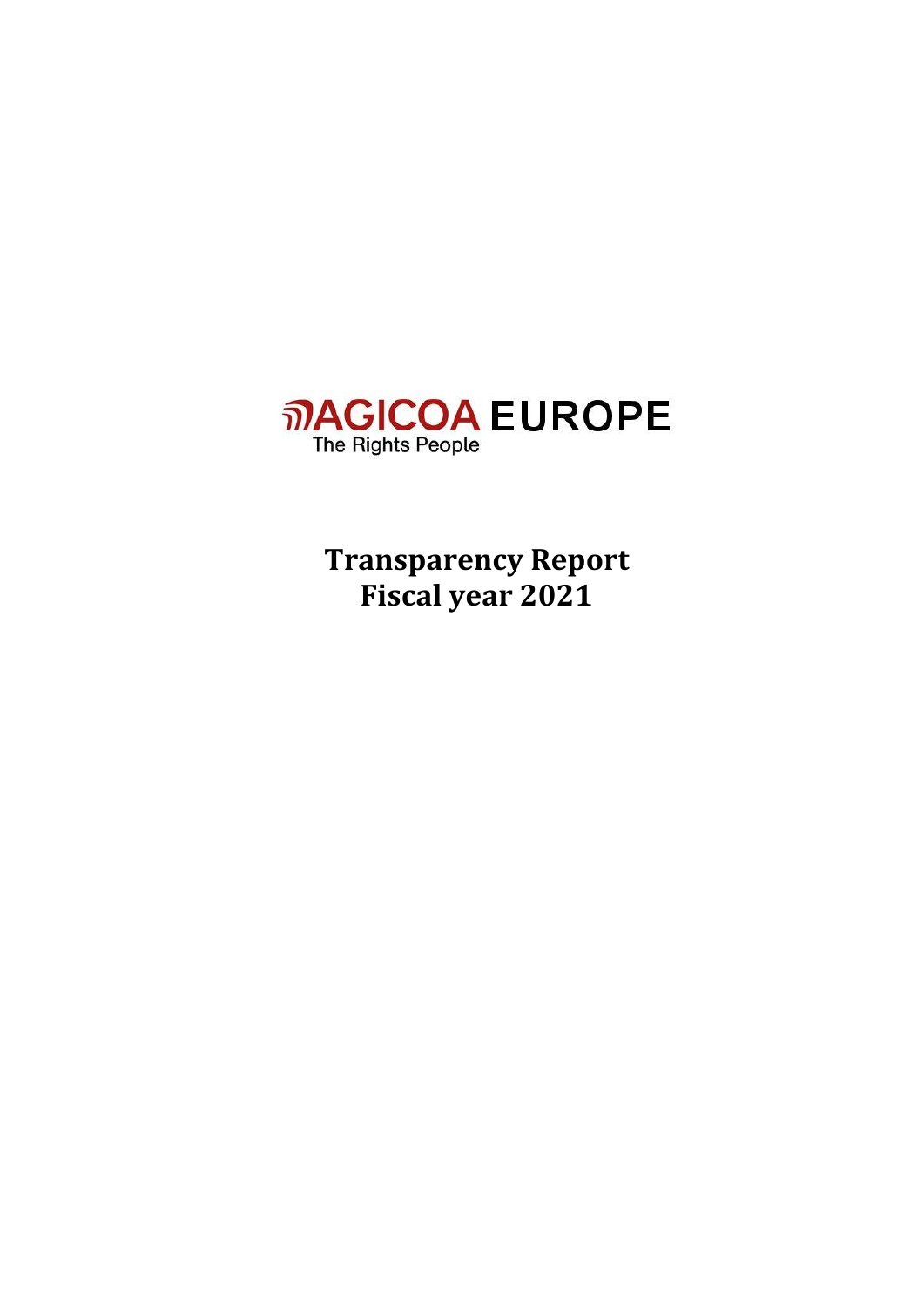# **Table of Contents**

| <b>INTRODUCTION</b>                                                                                                          | $\overline{2}$ |
|------------------------------------------------------------------------------------------------------------------------------|----------------|
| <b>ANNUAL ACCOUNTS</b>                                                                                                       | 3              |
| 1.1 Balance Sheet                                                                                                            | 3              |
| 1.2 Statement of income                                                                                                      | $\overline{4}$ |
| 1.3 Cash Flow Statement                                                                                                      | 5              |
| 1.4 Notes to accounts                                                                                                        | 6              |
| <b>MANAGEMENT REPORT</b>                                                                                                     | 14             |
| <b>LEGAL AND GOVERNANCE STRUCTURE</b>                                                                                        | 14             |
| <b>REMUNERATION OF THE BODIES</b>                                                                                            | 14             |
| 4.1 AGICOA Europe a.s.b.l. Management                                                                                        | 14             |
| 4.2 Administrative Board and its President                                                                                   | 14             |
| <b>ADDITIONAL FINANCIAL INFORMATION</b>                                                                                      | 14             |
| 5.1 Royalties collected in 2021 per country, per broadcast period and<br>by type of use from collecting societies            | 14             |
| 5.2 Royalties collected in 2021 per country, per broadcast period and<br>by type of use from other than collecting societies | 15             |
| 5.3 Income arising from the investment of rights revenue                                                                     | 15             |
| 5.4 AGICOA Alliance Management fees                                                                                          | 15             |
| 5.5 Amounts put into distribution by AGICOA Europe a.s.b.l.                                                                  | 15             |
| 5.6 Distribution plan                                                                                                        | 16             |
| 5.7 Payments to rightsholders/collecting societies                                                                           | 16             |
|                                                                                                                              |                |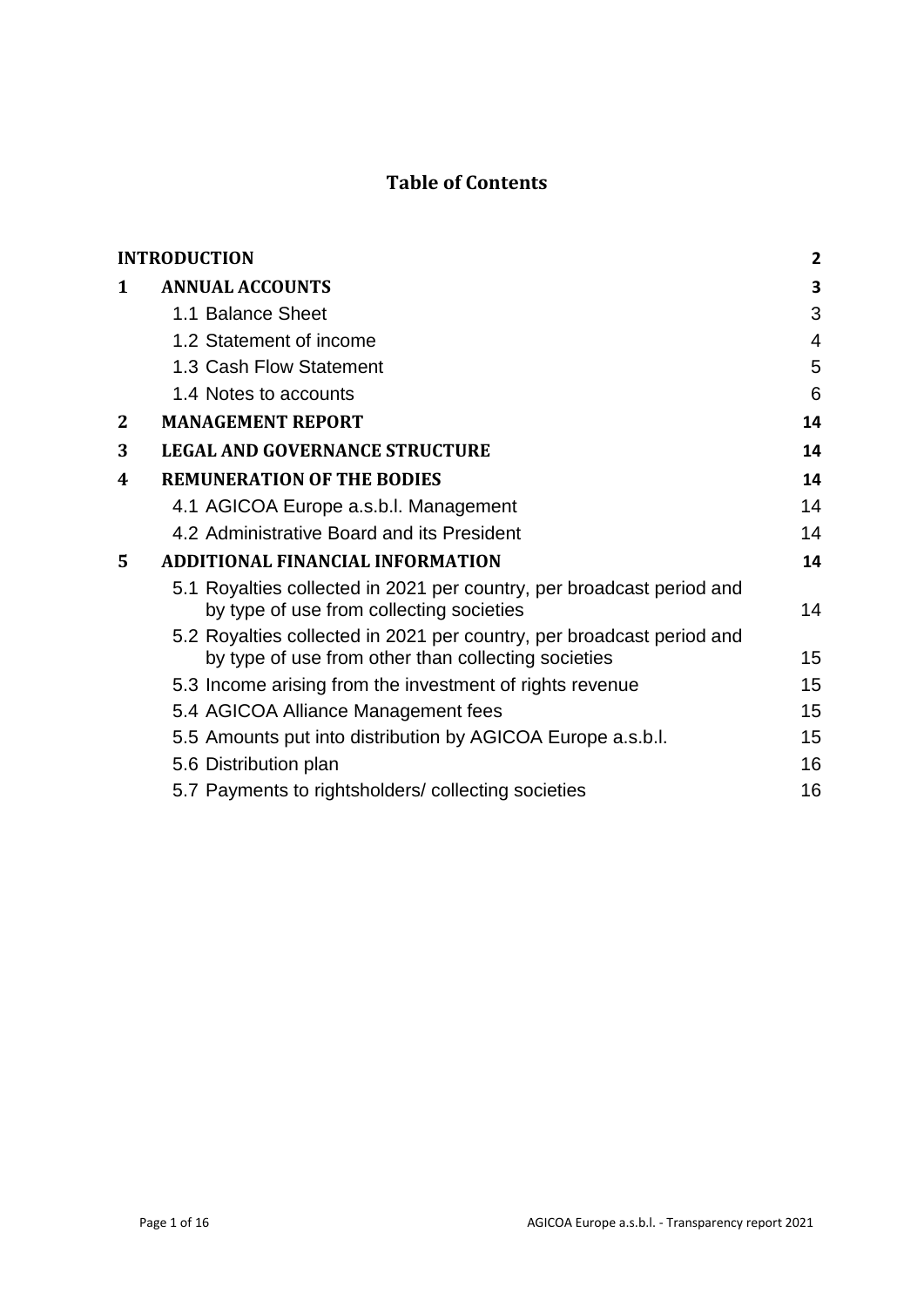# <span id="page-2-0"></span>**Introduction**

This is the 2021 transparency report produced by AGICOA Europe a.s.b.l. pursuant to the entry into force of the Luxembourg Grand-Duchy Law of 25 April 2018 on collective management of copyrights and neighboring (the "Law").

AGICOA Europe a.s.b.l.'s bylaws and governing rules have been reviewed and modified in 2018 so as to ensure full compliance to the Law. The authorization of AGICOA Europe a.s.b.l. granted by the Luxembourg Grand-Duchy's Ministry of Economy to act as a collective management organization has consequently been renewed in 2021 for a period of three years.

In 2021 AGICOA Europe a.s.b.l.'s activities concentrated on its main task to distribute funds collected from AIPA in Slovenia.

AGICOA Europe a.s.b.l. maintains a strict separation between operational accounts and fiduciary accounts due to rightsholders. This transparency report covers both operational and fiduciary accounts.

Sincerely Yours,

Tom De Lange Managing Director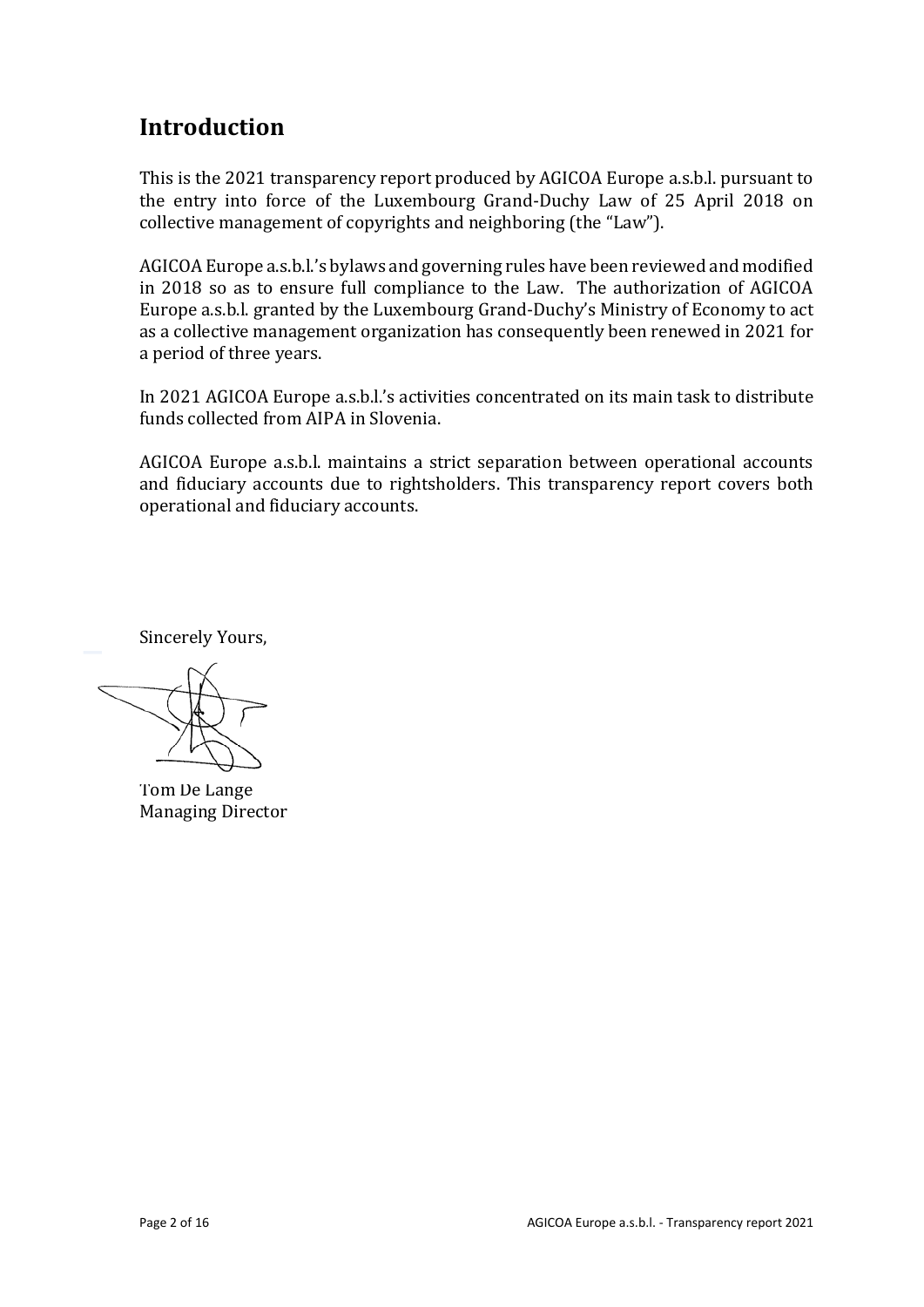# <span id="page-3-0"></span>**1 Annual accounts**

# <span id="page-3-1"></span>**1.1 Balance Sheet**

|                                                                    | <b>Notes</b>   | 2021<br><b>EUR</b>       | 2020<br><b>EUR</b>         |
|--------------------------------------------------------------------|----------------|--------------------------|----------------------------|
| <b>Assets</b>                                                      |                |                          |                            |
| <b>Current assets</b><br>Cash and term-deposits<br>Receivables     | 3              | 3790354<br>1 0 6 9 4 2 1 | 3 061 648<br>1 1 8 1 7 7 2 |
|                                                                    |                | 4859775                  | 4 2 4 3 4 2 0              |
| <b>Total Assets</b>                                                |                |                          |                            |
| <b>Liabilities</b>                                                 |                |                          |                            |
| Capital                                                            |                |                          |                            |
| Profit/Loss for the financial year                                 |                | $\boldsymbol{0}$         | $\boldsymbol{0}$           |
| Provisions for liabilities and charges                             |                | $\boldsymbol{0}$         | $\boldsymbol{0}$           |
| Becoming due and payable within one year                           | $\overline{4}$ | 319 075                  | 282 433                    |
|                                                                    |                | 319 075                  | 282 433                    |
| <b>Creditors</b>                                                   |                |                          |                            |
| <b>Trade Creditors</b><br>becoming due and payable within one year |                | 20 300                   | 14 650                     |
| Tax and social security debts<br>Tax debts                         |                | 16809                    | 12749                      |
| <b>Other Creditors</b><br>becoming due and payable within one year | 5              | 4503591                  | 3933588                    |
|                                                                    |                | 4540700                  | 3 960 987                  |
| <b>Total liabilities</b>                                           |                | 4859775                  |                            |
|                                                                    |                |                          | 4 2 4 3 4 2 0              |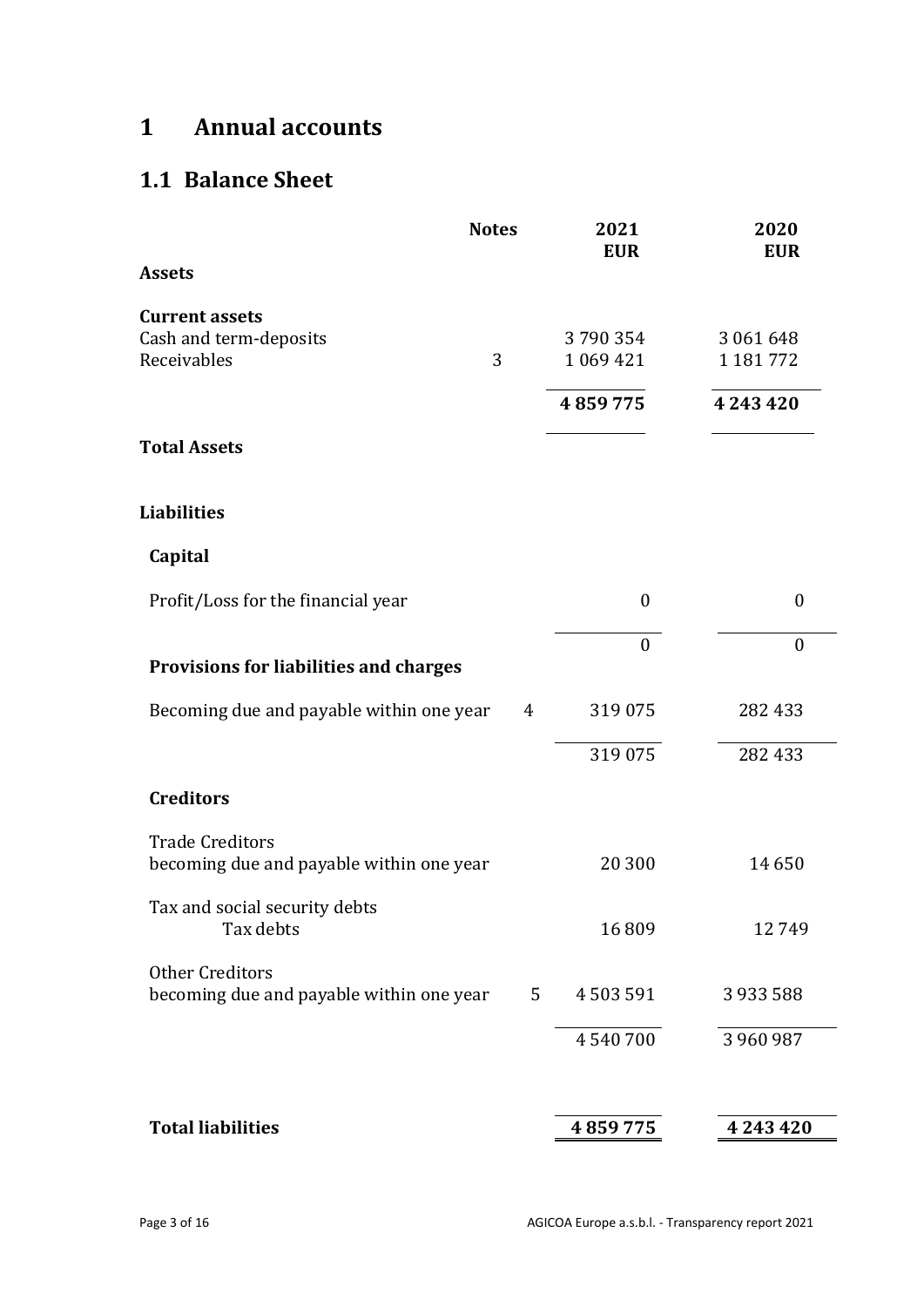# <span id="page-4-0"></span>**1.2 Statement of income**

| <b>CHARGES</b>                                                | <b>Notes</b>   | 2021             | 2020             |
|---------------------------------------------------------------|----------------|------------------|------------------|
| Use of merchandise, raw materials and<br>consumable materials |                | $\mathbf{0}$     | $\boldsymbol{0}$ |
| Other external charges                                        | 6              | 109 731          | 118 485          |
| Other operating charges                                       | $\overline{7}$ | 2 0 3 1 1 1 3    | 1 141 266        |
| <b>Extraordinary expenses</b>                                 |                | $\boldsymbol{0}$ | $\boldsymbol{0}$ |
| Tax on profit or loss                                         | 8              | $\boldsymbol{0}$ | $\boldsymbol{0}$ |
| Other taxes                                                   | 8              | 4596             | 4724             |
| <b>TOTAL CHARGES</b>                                          |                | 2 145 440        | 1 264 475        |
| <b>INCOME</b>                                                 |                |                  |                  |
| Net turnover                                                  | 9              | 2 120 252        | 1241140          |
| Other operating income                                        | 10             | 25 188           | 23 1 35          |
| Other interest receivable and similar income                  |                | $\mathbf{0}$     | 200              |
| Profit/Loss for the financial year                            |                | $\boldsymbol{0}$ | $\boldsymbol{0}$ |
| <b>TOTAL INCOME</b>                                           |                | 2 145 440        | 1264475          |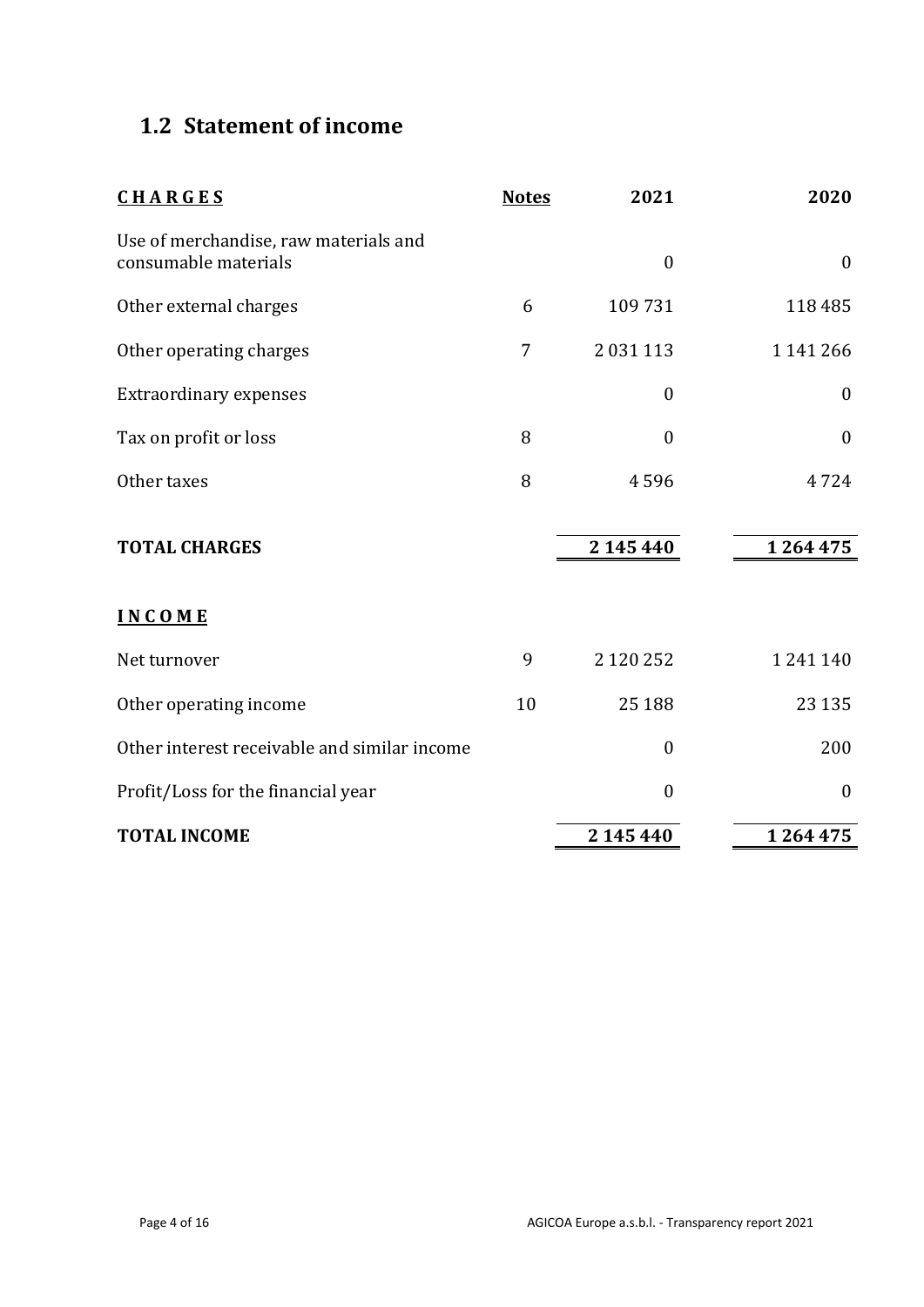# <span id="page-5-0"></span>**1.3 Cash Flow Statement**

The cash flow statement presented herein uses the direct method.

|                                                                     | <b>Cash and Term</b><br>Deposit in EUR<br>2021 | <b>Cash and Term</b><br>Deposit in EUR<br>2020 |
|---------------------------------------------------------------------|------------------------------------------------|------------------------------------------------|
| Beginning of year                                                   | 3'061'648                                      | 3'755'281                                      |
| Slovenian Royalties AIPA                                            | 2'129'083                                      | 1'229'973                                      |
| Other Income                                                        |                                                | 4'819                                          |
| Annual Budget 2021                                                  | 40'000                                         | 55'000                                         |
| Payments to rightsholder/Collecting Societies                       | -986'922                                       | -1'073'038                                     |
| Partial payments following Settlement agreement (Telekom Slovenije) | -346'051                                       | -789'418                                       |
| Payments - suppliers / expenses                                     | $-17'185$                                      | $-17'156$                                      |
| Payments VAT                                                        | -                                              | $-2'689$                                       |
| Payments Agicoa Alliance Management Fees to Geneva                  | $-89'139$                                      | $-99'874$                                      |
| Tax                                                                 | $-535$                                         | $-535$                                         |
| Bank fees                                                           | $-545$                                         | $-714$                                         |
| End of year                                                         | 3'790'354                                      | 3'061'648                                      |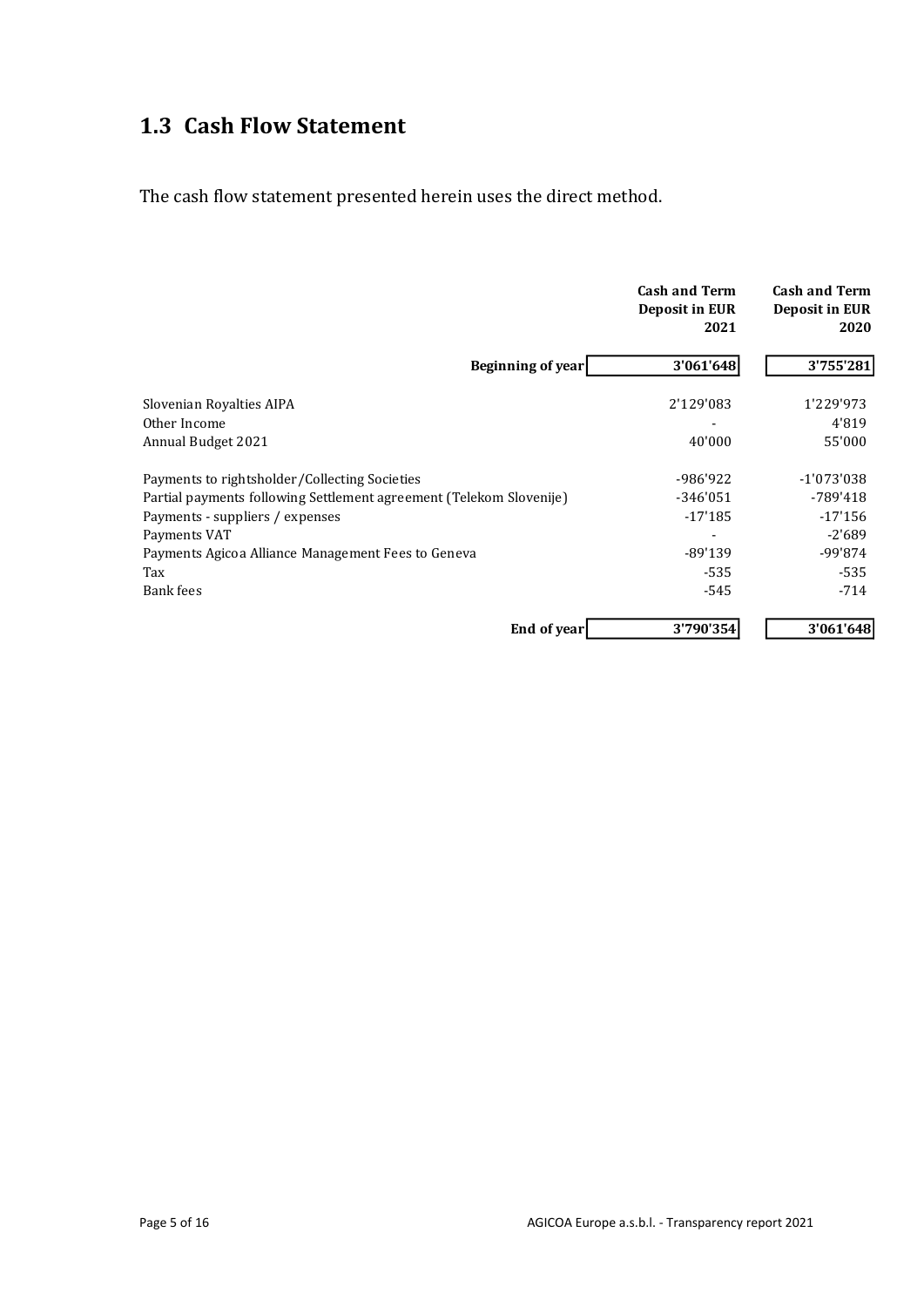# <span id="page-6-0"></span>**1.4 Notes to accounts**

### *Note 1 – General*

AGICOA Europe a.s.b.l. (the "Association") is a not-for-profit association organized in compliance with by-laws of 11 September 2018, as well as the law of Luxembourg dated 21 April 1928, relating to not-for-profit associations and foundations, and its amendments.

The main activity of the Association is to act as a Collective Management Organization on behalf of producers of audiovisual works, their successors in title and entities representing them who are Members and/or Declarants of the Association.

The registered office of the Association is 25-27, Zone d'Activité économique Kehlen, L-8287 Kehlen, Grand-Duchy of Luxembourg.

### *Note 2 – Significant accounting policies*

### **General**

The annual accounts are prepared by analogy with Luxembourg legal and regulatory requirements as well as with generally accepted accounting principles in Luxembourg and in accordance with the Law of 25 April 2018 on collective management of copyright and related rights and multi-territorial licensing of rights in musical works for online use in the internal market and modifying the modified Law of 18 April 2001 on copyright, related rights and database.

#### **Receivables and debts**

Receivables and debts are recorded at their nominal value and are subject to value adjustment and provisions for bad debts (shown under Provisions for liabilities and charges) where their recoverability is compromised. These value adjustments are not continued if the reasons for which the value adjustments were made have ceased to apply.

#### **Income and charges**

All income and charges are accounted for on an accrual basis.

The royalties of a given broadcasting year are recognized in the Association's books when the exact amount thereof is known i.e. generally in the fiscal year following the retransmission.

All income regarding a residual collection on old broadcasting years will be recognized in the fiscal year of receipt of such residual collection.

The operating income of the Association is related to fiduciary funds to cover operating expenses.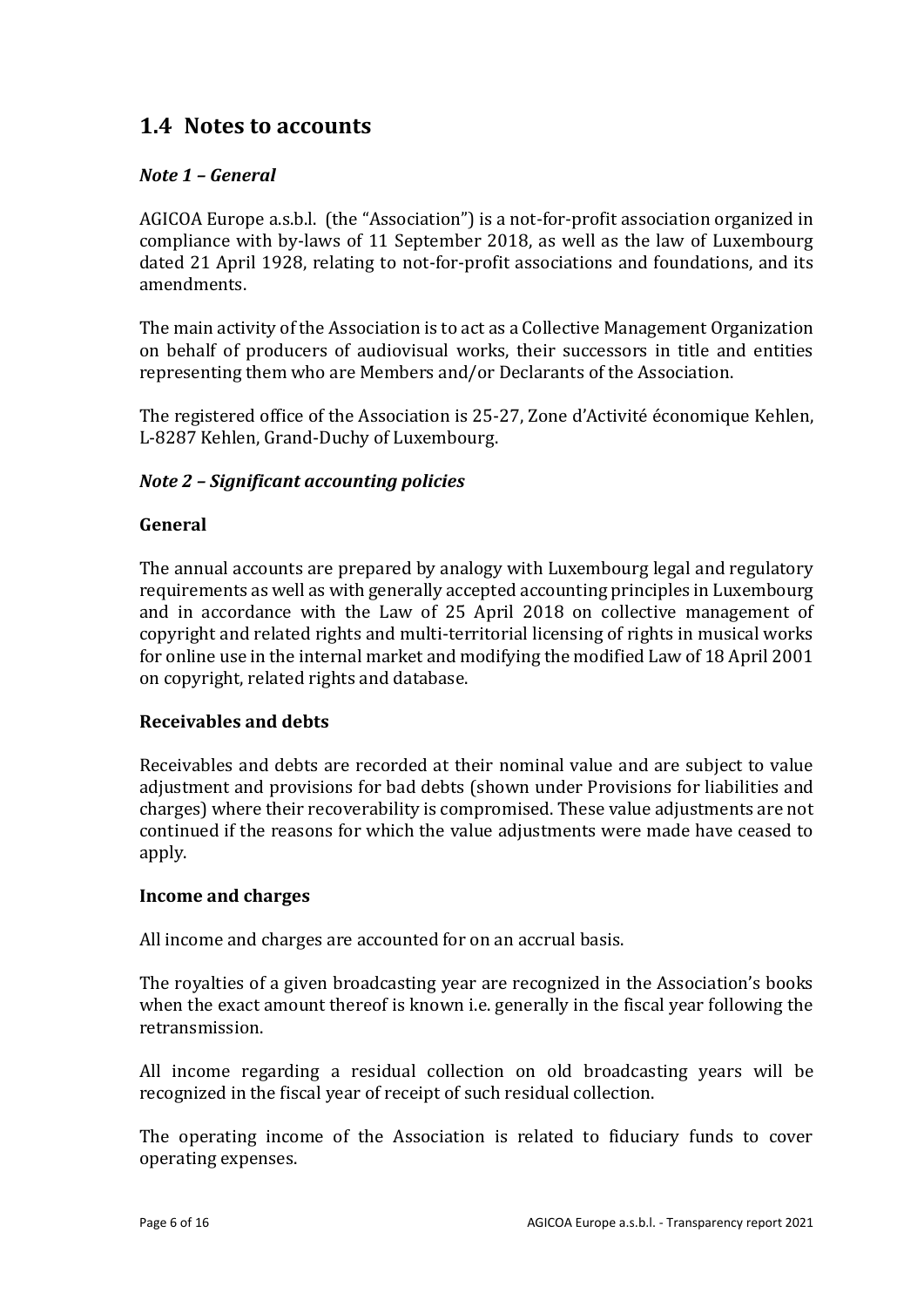#### **Foreign currency translation**

Income and charges denominated in currencies other than EUR are translated at the exchange rate prevailing at the date of the relevant transaction. Debtors, cash at bank and liabilities denominated in currencies other than EUR are stated at the rate of exchange prevailing at the balance sheet date. Realized and unrealized exchange gains and losses are recorded in the statement of profit and loss.

#### *Note 3 – Receivables*

|                                                                | 2021<br><b>EUR</b>                     | 2020<br><b>EUR</b>             |
|----------------------------------------------------------------|----------------------------------------|--------------------------------|
| <b>Receivables</b><br>becoming due and payable within one year |                                        |                                |
| Trade debtors<br>Other debtors<br>Taxes                        | 1'064'239<br>5'182<br>$\boldsymbol{0}$ | 1'179'083<br>2'689<br>$\theta$ |
|                                                                | 1'069'421                              | 1'181'773                      |

#### *Note 4 – Provisions for liabilities and charges*

Provisions consist of fiduciary funds put into distribution pending allocation to rightsholders.

Fiduciary funds put into distribution pending allocation to rightsholders are composed of the following provisions which are recorded per country, type of use, per broadcast year and due to rightsholders:

|                                                                              | 2021<br><b>EUR</b> |
|------------------------------------------------------------------------------|--------------------|
| Broadcasts payable inventory                                                 | 62 646             |
| Broadcasts pending claims registration                                       | 151011             |
| Broadcasts in conflict                                                       | 64 294             |
| Broadcasts on blocked works                                                  | 811                |
| Other provisions                                                             | 40 313             |
| Fiduciary funds put into distribution<br>pending allocation to rightsholders | 319075             |

These provisions are further detailed below: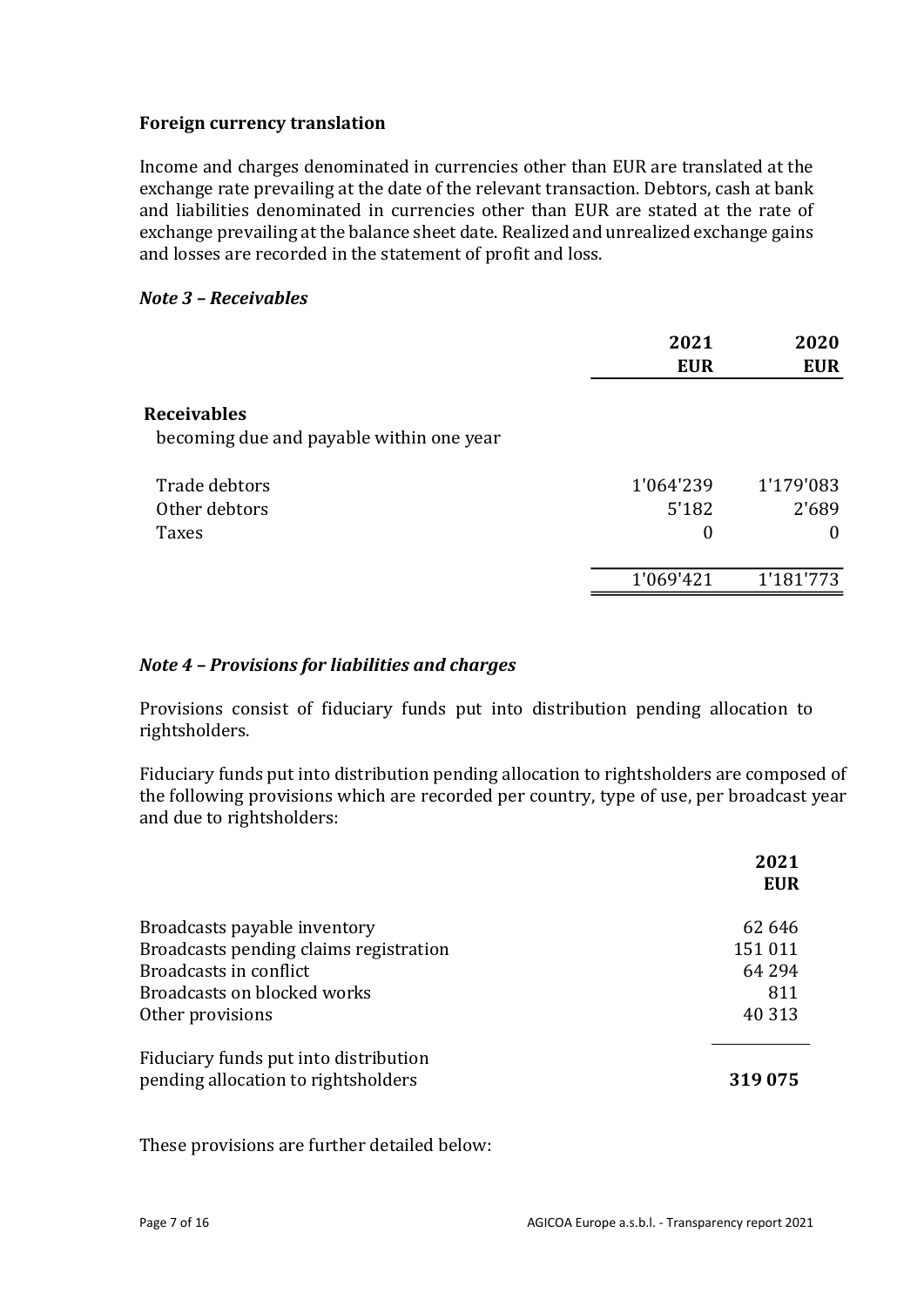#### **Broadcasts payable inventory EUR 62 646**

This inventory of work-in-progress is composed of amounts released from the broadcast accounts, as a consequence of claims registered, but that have not been allocated / committed to rightsholders.

| <b>Country</b>  | Period of Broadcast Type of use Total in EUR |       |        |
|-----------------|----------------------------------------------|-------|--------|
| Slovenia        | 2005                                         | Cable | 289    |
| Slovenia        | 2006                                         | Cable | 318    |
| Slovenia        | 2007                                         | Cable | 710    |
| Slovenia        | 2008                                         | Cable | 1'750  |
| Slovenia        | 2009                                         | Cable | 1'861  |
| <b>Slovenia</b> | 2010                                         | Cable | 1'966  |
| <b>Slovenia</b> | 2011                                         | Cable | 8'439  |
| Slovenia        | 2012                                         | Cable | 1'654  |
| Slovenia        | 2013                                         | Cable | 2'743  |
| <b>Slovenia</b> | 2014                                         | Cable | 1'030  |
| <b>Slovenia</b> | 2015                                         | Cable | 3'147  |
| <b>Slovenia</b> | 2016                                         | Cable | 753    |
| Slovenia        | 2017                                         | Cable | 5'454  |
| Slovenia        | 2018                                         | Cable | 5'756  |
| Slovenia        | 2019                                         | Cable | 26'776 |

### **Broadcasts pending claims registration EUR 151 011**

Rightsholders have to register their audio-visual works and rights in order to claim their entitlement to AGICOA Europe a.s.b.l. rights revenue. Following the first distribution AGICOA Europe a.s.b.l. holds a provision for rightsholders to make claims during a period of minimum three years until a final distribution is run.

| <b>Country</b>   | Period of Broadcast Type of use Total in EUR |       |        |
|------------------|----------------------------------------------|-------|--------|
| l Slovenia       | 2010                                         | Cable | 4'953  |
| <b>ISlovenia</b> | 2011                                         | Cable | 16'273 |
| <b>Slovenia</b>  | 2012                                         | Cable | 22'808 |
| <b>Slovenia</b>  | 2013                                         | Cable | 11'350 |
| l Slovenia       | 2014                                         | Cable | 9'874  |
| <b>Slovenia</b>  | 2015                                         | Cable | 15'370 |
| l Slovenia       | 2016                                         | Cable | 8'201  |
| l Slovenia       | 2017                                         | Cable | 24'369 |
| <b>Slovenia</b>  | 2018                                         | Cable | 13'698 |
| l Slovenia       | 2019                                         | Cable | 24'115 |

### **Broadcasts in conflict EUR 64 294**

In case of double claims the amounts are blocked for payment until conflict resolution and pay-out to the entitled rightsholder.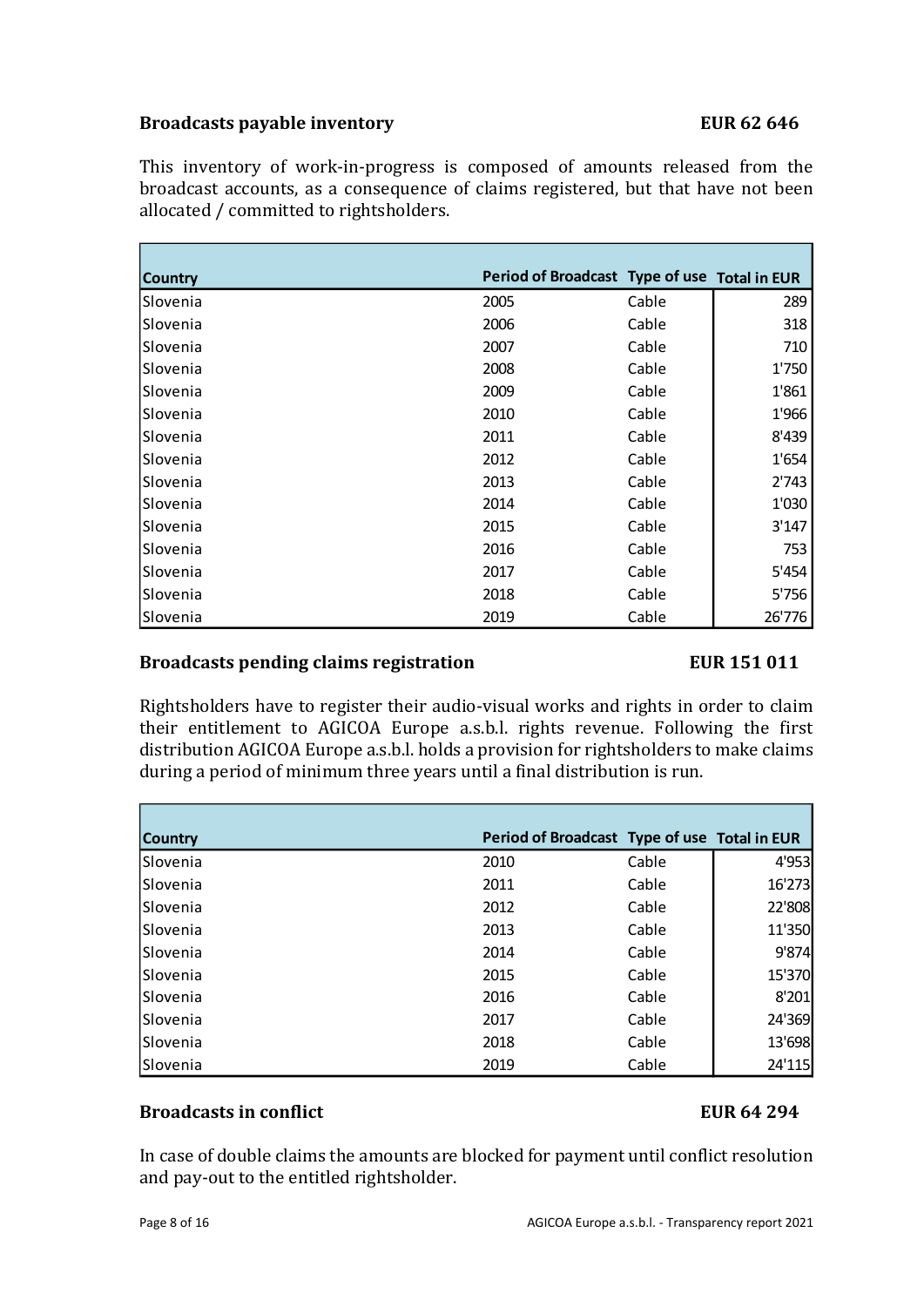| Country  | Period of Broadcast Type of use Total in EUR |       |        |
|----------|----------------------------------------------|-------|--------|
| Slovenia | 2005                                         | Cable | 1'310  |
| Slovenia | 2006                                         | Cable | 1'744  |
| Slovenia | 2007                                         | Cable | 769    |
| Slovenia | 2008                                         | Cable | 1'227  |
| Slovenia | 2009                                         | Cable | 2'046  |
| Slovenia | 2010                                         | Cable | 1'198  |
| Slovenia | 2011                                         | Cable | 2'695  |
| Slovenia | 2012                                         | Cable | 4'055  |
| Slovenia | 2013                                         | Cable | 2'289  |
| Slovenia | 2014                                         | Cable | 2'592  |
| Slovenia | 2015                                         | Cable | 1'674  |
| Slovenia | 2016                                         | Cable | 1'225  |
| Slovenia | 2017                                         | Cable | 8'659  |
| Slovenia | 2018                                         | Cable | 10'608 |
| Slovenia | 2019                                         | Cable | 22'203 |

### **Broadcasts on blocked works EUR 811**

During the clarification or completion of audiovisual works data the payments are temporarily blocked on the work until proper matching with the broadcast data can be performed.

| <b>Country</b>  | Period of Broadcast Type of use Total in EUR |       |      |
|-----------------|----------------------------------------------|-------|------|
| Slovenia        | 2008                                         | Cable | 181  |
| Slovenia        | 2009                                         | Cable | 140  |
| <b>Slovenia</b> | 2010                                         | Cable |      |
| <b>Slovenia</b> | 2011                                         | Cable | 13   |
| Slovenia        | 2012                                         | Cable | 0.47 |
| <b>Slovenia</b> | 2013                                         | Cable | 0.44 |
| <b>Slovenia</b> | 2014                                         | Cable | 0.10 |
| Slovenia        | 2019                                         | Cable | 475  |

#### **Other provisions EUR 40 313**

These temporary provisions cover essentially amounts blocked in relation to series, seasons, episodes with missing information regarding the episode broadcast and/or requiring clarification on the rights.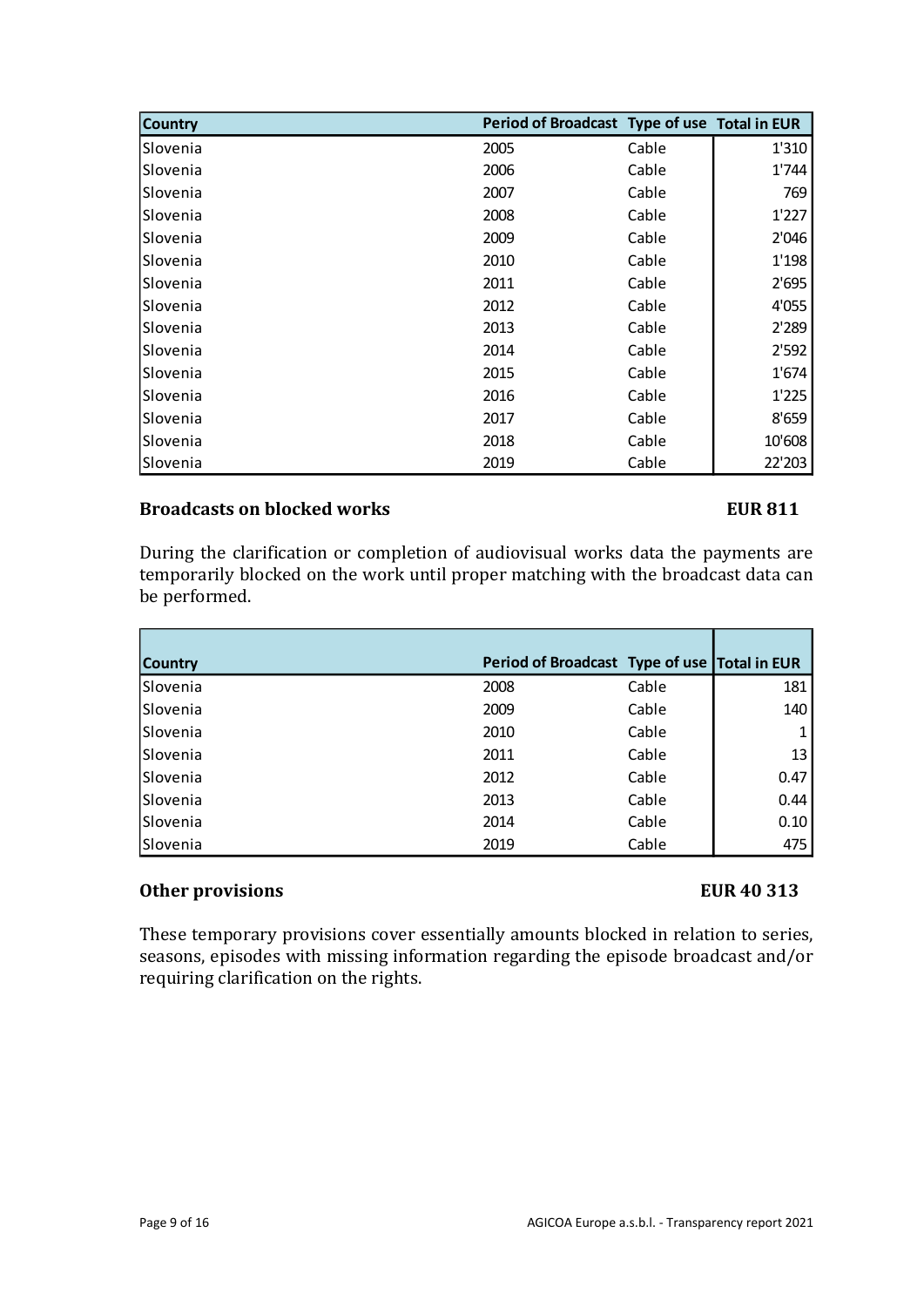| <b>Country</b>   | Period of Broadcast Type of use Total in EUR |       |        |
|------------------|----------------------------------------------|-------|--------|
| <b>Slovenia</b>  | 2010                                         | Cable | 538    |
| <b>ISlovenia</b> | 2011                                         | Cable | 1'859  |
| <b>Slovenia</b>  | 2012                                         | Cable | 1'059  |
| <b>Slovenia</b>  | 2013                                         | Cable | 494    |
| <b>ISlovenia</b> | 2014                                         | Cable | 1'527  |
| <b>Slovenia</b>  | 2015                                         | Cable | 1'487  |
| l Slovenia       | 2016                                         | Cable | 445    |
| l Slovenia       | 2017                                         | Cable | 6'283  |
| l Slovenia       | 2018                                         | Cable | 17'467 |
| <b>Slovenia</b>  | 2019                                         | Cable | 9'154  |

### *Note 5 – Other Creditors*

Other creditors consist of fiduciary funds to be put into distribution, payables to rightsholders and partner organisations, and other fiduciary provisions including settlement agreement amount of EUR 870.459,70 to be split amongst various rightsholders:

|                                             | 2021<br><b>EUR</b> |
|---------------------------------------------|--------------------|
| Fiduciary funds to be put into distribution | 4 240 234          |
| Payable to Rightsholders                    | 4814               |
| Other fiduciary provisions                  | 75 586             |
| Payable to other partner organization       | 1603               |
| Fiduciary funds payable                     | 181354             |
|                                             | 4 503 591          |

### **Fiduciary funds to be put into distribution EUR 4 240 234**

The collection of royalties per country (excluding withholding taxes), per broadcast year and per type of use is in general put into distribution the following year.

Further details per country, broadcast periods and type of use are provided below.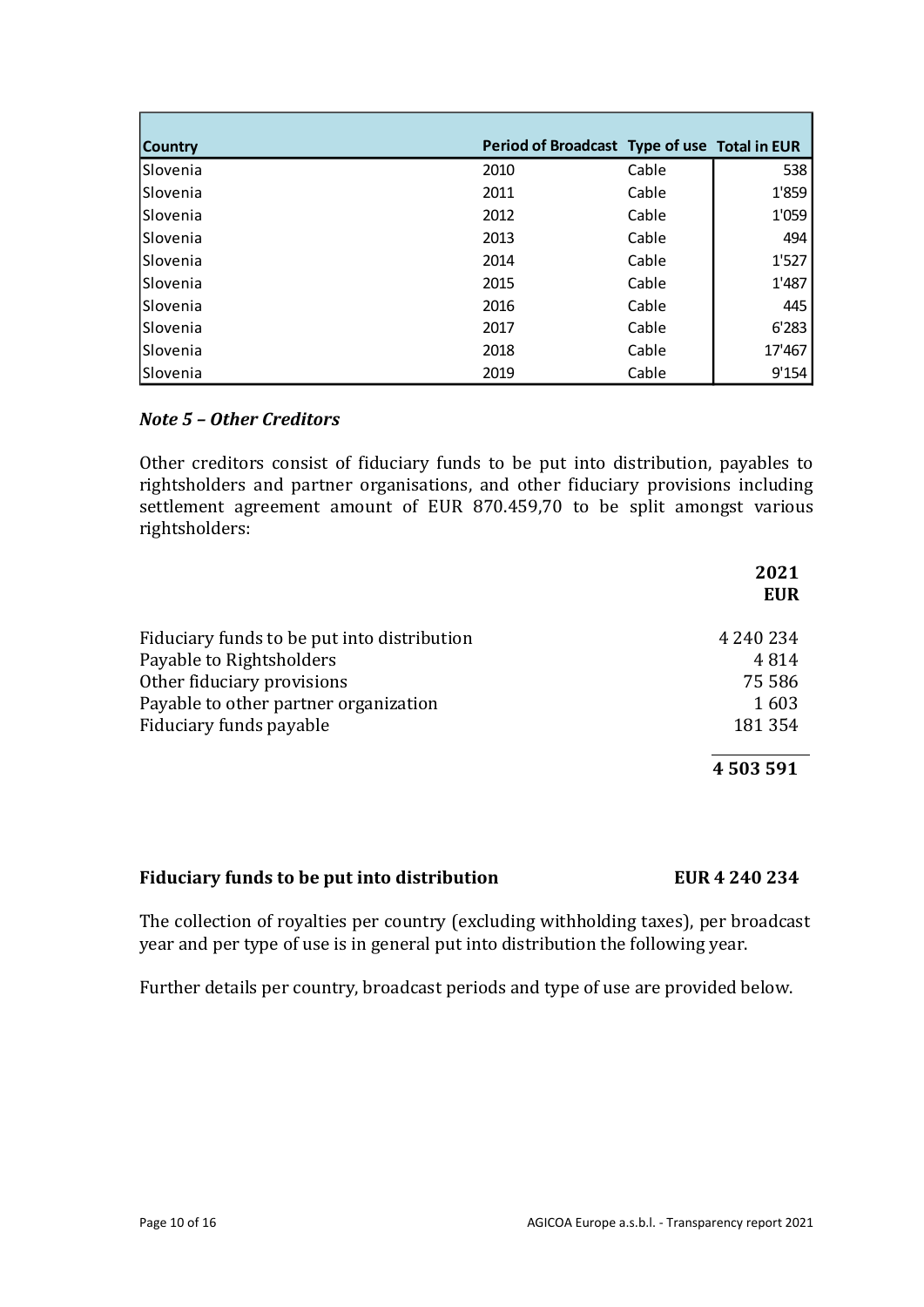| <b>Country</b> | Period of Broadcast Type of use Total in EUR |       |           |
|----------------|----------------------------------------------|-------|-----------|
| Slovenia       | 2005                                         | Cable | 3'683     |
| Slovenia       | 2006                                         | Cable | 4'192     |
| Slovenia       | 2007                                         | Cable | 1'111     |
| Slovenia       | 2008                                         | Cable | 313       |
| Slovenia       | 2009                                         | Cable | 537       |
| Slovenia       | 2010                                         | Cable | $-2'858$  |
| Slovenia       | 2011                                         | Cable | $-14'390$ |
| Slovenia       | 2012                                         | Cable | 100'325   |
| Slovenia       | 2013                                         | Cable | 222'287   |
| Slovenia       | 2014                                         | Cable | 239'823   |
| Slovenia       | 2015                                         | Cable | 174'568   |
| Slovenia       | 2016                                         | Cable | 459'853   |
| Slovenia       | 2017                                         | Cable | 45'639    |
| Slovenia       | 2018                                         | Cable | 61'499    |
| Slovenia       | 2019                                         | Cable | 58'954    |
| Slovenia       | 2020                                         | Cable | 1'064'239 |
| Slovenia       | 2021                                         | Cable | 950'000   |
|                |                                              |       |           |
| Slovenia       | 2007-2008-2009                               | Cable | 870'460   |

#### **The total amount payable to rightsholders at the end of 2021 is EUR 4 814**

| <b>Country</b>  | Period of Broadcast Type of use Total in EUR |       |       |
|-----------------|----------------------------------------------|-------|-------|
| Slovenia        | 2005                                         | Cable | 1'028 |
| Slovenia        | 2007                                         | Cable | 42    |
| <b>Slovenia</b> | 2008                                         | Cable | 414   |
| Slovenia        | 2009                                         | Cable | 1'060 |
| <b>Slovenia</b> | 2011                                         | Cable | 16    |
| Slovenia        | 2012                                         | Cable | 333   |
| Slovenia        | 2013                                         | Cable | 75    |
| l Slovenia      | 2014                                         | Cable | 9     |
| Slovenia        | 2015                                         | Cable | 49    |
| Slovenia        | 2016                                         | Cable | 6     |
| <b>Slovenia</b> | 2017                                         | Cable | 133   |
| l Slovenia      | 2018                                         | Cable | 9     |
| <b>Slovenia</b> | 2019                                         | Cable | 1'640 |

#### **Other fiduciary provisions EUR 75 586**

The general reserve has the prime purpose to fund the operating costs to run off AGICOA Europe a.s.b.l.'s fiduciary liabilities in the event activities are discontinued. The general reserve is also providing cover for unforeseen claims from third parties as well as errors and omissions after final distributions have been processed. This general reserve was increased with the non-distributable amounts prior to 2018.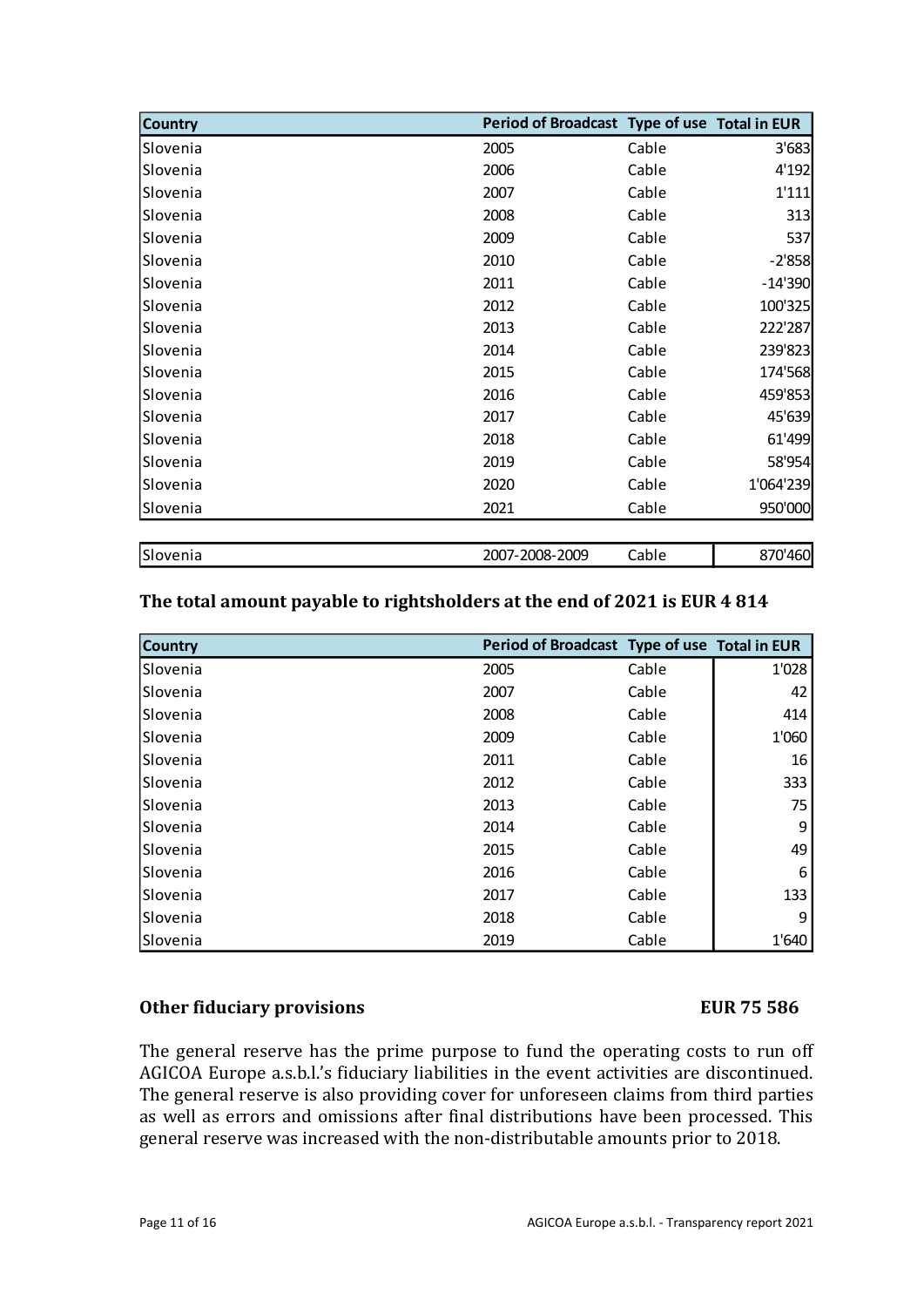| <b>Country</b> | Period of Broadcast Type of use Total in EUR |                  |        |
|----------------|----------------------------------------------|------------------|--------|
| Slovenia       | 2005                                         | Cable            | 7'181  |
| Slovenia       | 2006                                         | Cable            | 10'200 |
| Slovenia       | 2007                                         | Cable            | 8'012  |
| Slovenia       | 2008                                         | Cable            | 13'769 |
| Slovenia       | 2009                                         | Cable            | 25'232 |
| Slovenia       | 2010                                         | Cable            | 11'997 |
| Slovenia       |                                              | <b>Bank fees</b> | $-805$ |

As from 2018, such non-distributable amounts are subject to the decision of the General Assembly as to their use.

In 2021, there are no non-distributable amounts, similar to 2020.

#### *Note 6 – Other external charges*

Other external charges of EUR 109.731 are composed of administrative and legal expenses (EUR 20.592) and of subcontracted work to AGICOA Geneva (EUR 89.139).

#### *Note 7 – Other operating charges*

Other operating charges of EUR 2.031.113 are composed as follow:

| <b>Broadcast Year</b>                             | 2021            | 2020            |
|---------------------------------------------------|-----------------|-----------------|
| Royalties to be put into distribution (allocation |                 |                 |
| other creditors):                                 |                 |                 |
| For broadcasting year 2018                        |                 | 61.498,67       |
| For broadcasting year 2019                        | 58.954,17       | 1.179.083,31    |
| For broadcasting year 2020                        | 1 064 239.03    |                 |
| For broadcasting year 2021                        | 950.000,00      |                 |
| Withholding taxes                                 |                 |                 |
| For broadcasting year 2019                        |                 | 62.057,02       |
| For broadcasting year 2020                        | 56 012.58       |                 |
| For broadcasting year 2021                        | 50.000,00       |                 |
| Royalties put into distribution (reversal other   |                 |                 |
| creditors):                                       |                 |                 |
| For broadcasting year 2018                        |                 | (1.229.973, 44) |
| For broadcasting year 2019                        | (1.179.083, 31) |                 |
| Royalties for distribution                        |                 |                 |
| For broadcasting year 2007-2009                   |                 | 789.418,10      |
| For broadcasting year 2018                        |                 | 1.068.990,21    |
| For broadcasting year 2019                        | 1.031.018,11    |                 |
| Release of old conflict                           | (27, 67)        | (389,29)        |
| Settlement 2007-2009                              |                 | (789.418, 10)   |
| <b>TOTAL</b>                                      | 2.031.112,91    | 1.141.266,48    |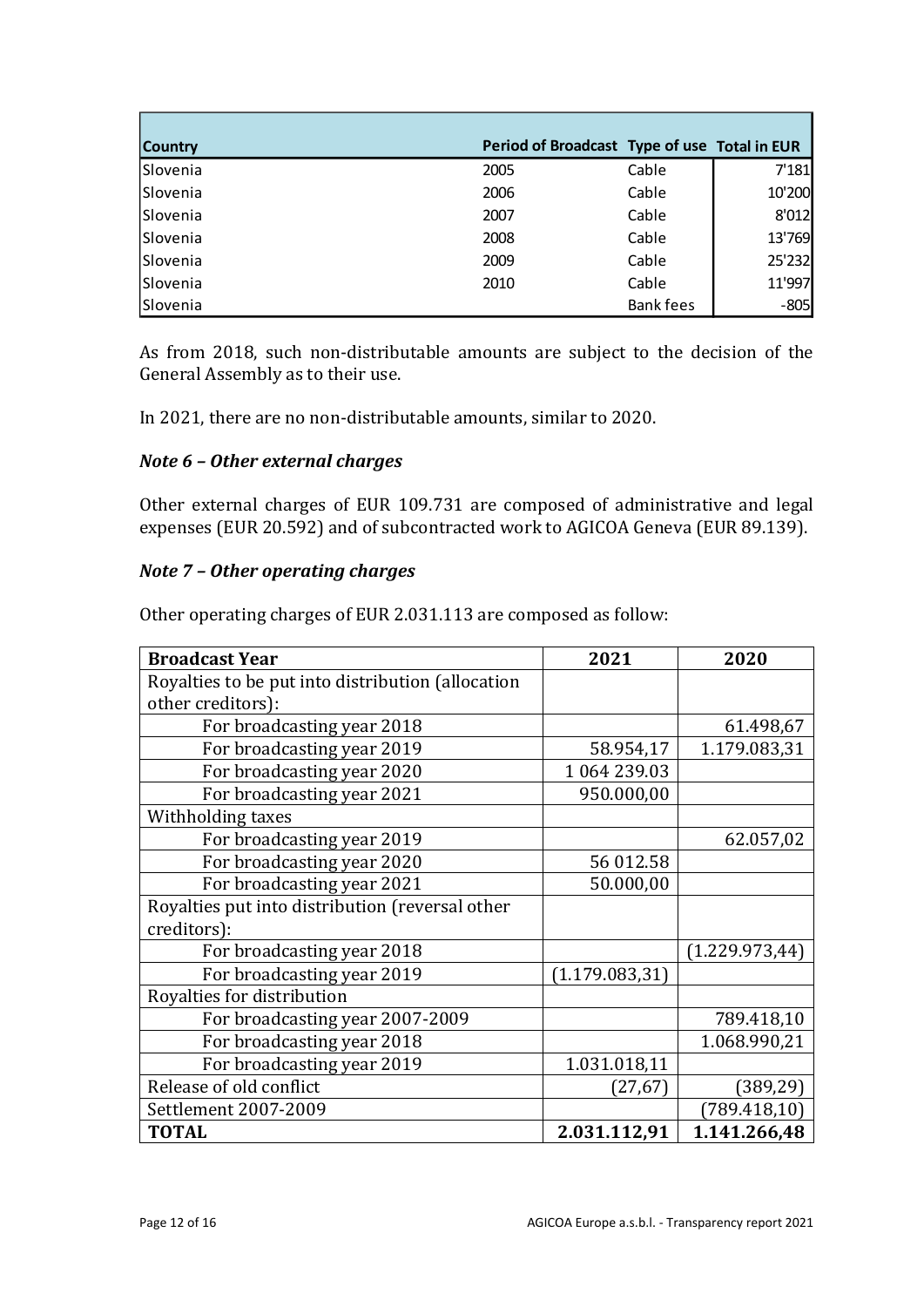#### *Note 8 – Taxes*

The Association is subject to the general tax regulations in Luxembourg.

#### *Note 9 – Net turnover*

The turnover is composed as follow:

| <b>Broadcast Year</b> | 2021         | 2020         |
|-----------------------|--------------|--------------|
| 2019                  |              | 1.241.140,33 |
| 2020                  | 1.120.251,61 |              |
| 2021                  | 1.000.000,00 |              |
| <b>TOTAL</b>          | 2.120.251,61 | 1.241.140.33 |

#### *Note 10 – Other operating income*

For the year 2021 and according to its statutes, the operating income of AGICOA Europe a.s.b.l. is set out in a budget granted by its General Assembly and income from fiduciary funds dedicated to cover legal expenses. The operating income is deducted from the revenues collected on behalf of and on the account of its members or other rightsholders.

The 2021 operating income of EUR 25.188 is composed of the approved budget of EUR 40.000 less the tax and administrative expenses spend for the year EUR 14.812.

#### *Note 11 – Substantiates events*

There are no significant events to be disclosed.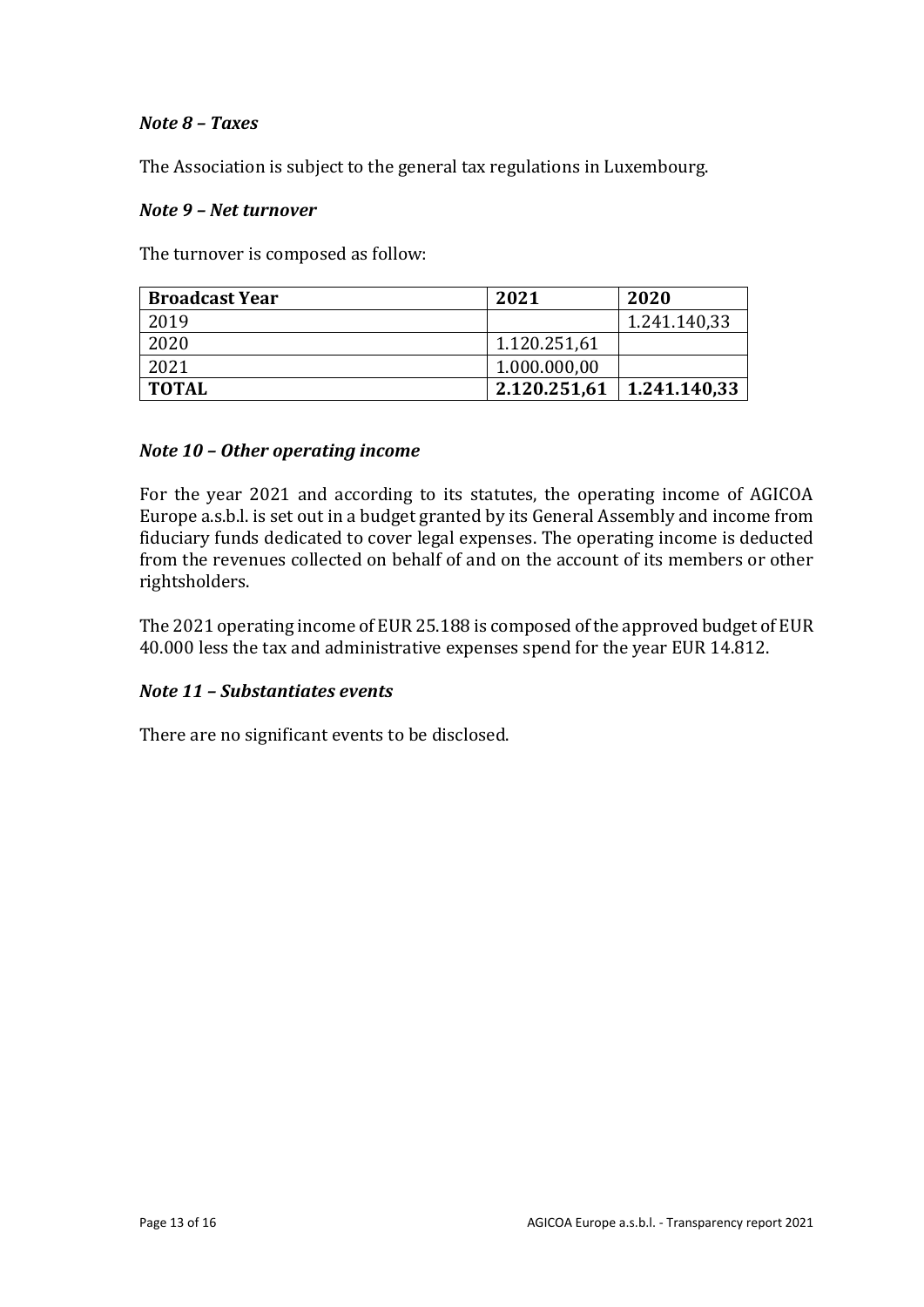# <span id="page-14-0"></span>**2 Management Report**

In 2021, AGICOA Europe a.s.b.l.'s activities concentrated on its main task to distribute funds collected from AIPA in Slovenia.

# <span id="page-14-1"></span>**3 Legal and governance structure**

AGICOA Europe a.s.b.l. is a not-for-profit association organized corporately in compliance with its By-Laws of 11 September 2018 as well as the Luxembourg Law dated 21 April 1928, relating to not-for-profit associations and foundations, and its amendments.

AGICOA Europe a.s.b.l.'s bodies are the following:

- A. The General Assembly
- B. The Executive Board and its President
- C. The Managing Director
- D. The Auditor

The General Assembly is composed of all founding, institutional and individual members.

# <span id="page-14-2"></span>**4 Remuneration of the bodies**

## <span id="page-14-3"></span>4.1 AGICOA Europe a.s.b.l. Management

No remuneration was paid to the Management team in 2021.

## <span id="page-14-4"></span>4.2 Administrative Board and its President

In 2021, no remuneration was paid to any member of the Administrative Board nor to the President.

# <span id="page-14-5"></span>**5 Additional financial information**

## <span id="page-14-6"></span>5.1 Royalties collected in 2021 per country, per broadcast period and by type of use from collecting societies

The fiduciary funds are accounted for by year of broadcast, by country of collection and by type of use.

The royalties earned are accounted for on an accruals basis.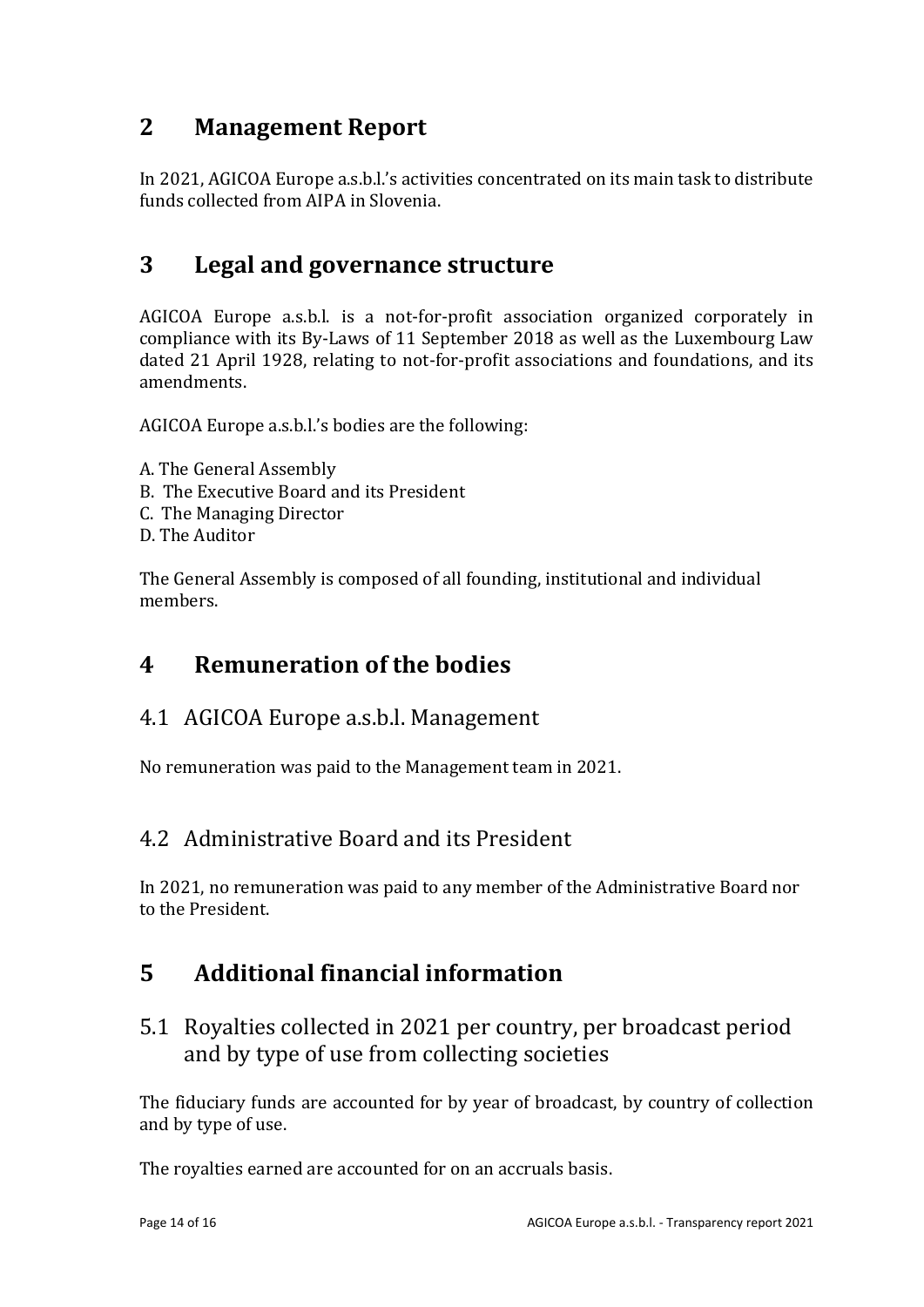AGICOA Europe a.s.b.l. has recorded for the fiscal year 2021 **EUR 2 120 252** (including withholding taxes).

| <b>Broadcast Year</b> | 2021         |
|-----------------------|--------------|
| 2020                  | 1.120.251,61 |
| 2021                  | 1.000.000,00 |
| <b>TOTAL</b>          | 2.120.251,61 |

<span id="page-15-0"></span>During 2021, AGICOA Europe a.s.b.l. did not refuse to issue a license to any user.

# 5.2 Royalties collected in 2021 per country, per broadcast period and by type of use from other than collecting societies

<span id="page-15-1"></span>None

## 5.3 Income arising from the investment of rights revenue

Investment income over rights revenue collected to be put into distribution is added to the rights revenue put into the first distribution. The income arising from investments on any other liabilities is attributed to the general reserve.

AGICOA Europe a.s.b.l. is very prudent and is holding the fiduciary assets essentially on current accounts.

## <span id="page-15-2"></span>5.4 AGICOA Alliance Management fees

The AGICOA Alliance Management fees correspond to the annual single rate deductions applied to all new rights revenue put into distribution for a given year. For 2021, this percentage was of 7.56% under the general mandate, as per AGICOA's General Assembly's resolution dated December 15, 2020.

<span id="page-15-3"></span>AGICOA Alliance Management fees deducted **EUR 89 139** 

## 5.5 Amounts put into distribution by AGICOA Europe a.s.b.l.

The rights revenue is distributed on the basis of the distribution plan approved by the Administrative Board.

A distribution for a specific broadcast year is deemed to have started when the value of the broadcast on channels which are part of the said distribution is calculated and when first payments to rightsholders have been released

#### **Amount put into distributions (net of management fees) EUR 1 031 018**

| <b>Country</b> | Period of Broadcast Type of use Total in EUR |       |           |
|----------------|----------------------------------------------|-------|-----------|
| Slovenia       | 2019                                         | Cable | 1'031'018 |